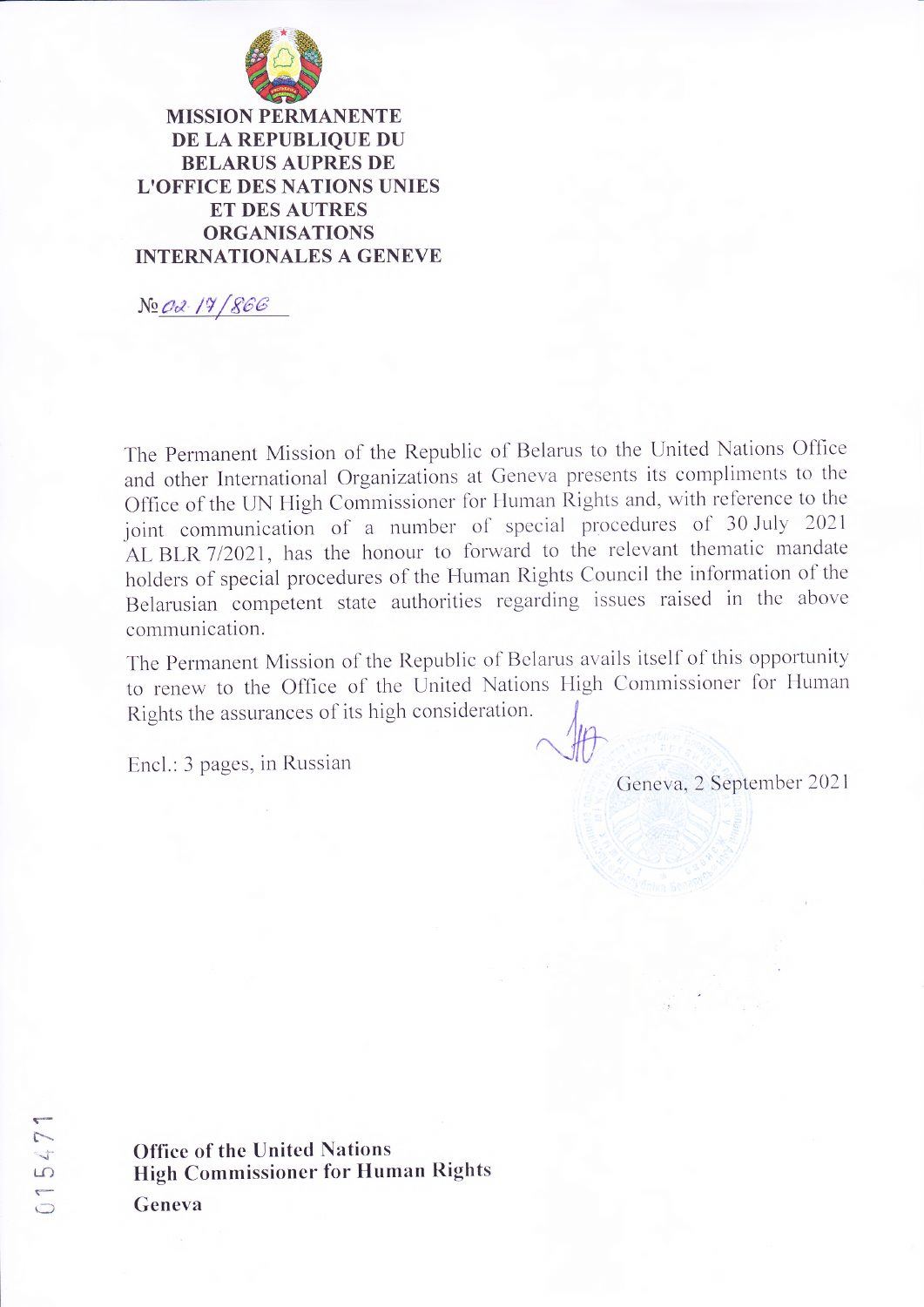## *Translated from Russian*

**Information in response to the enquiry by the thematic special procedures of the Human Rights Council concerning the prosecution of citizens suspected of committing acts punishable under the criminal law of the Republic of Belarus**

## Reference: AL BLR 7/2021 of 30 June 2021

The Minsk department of the Investigative Committee of Belarus is conducting <sup>a</sup> pretrial investigation into the mass disturbances and collective actions constituting serious breaches of the peace, as well as other related offences, that took place in Minsk on 9 August 2020 and subsequently.

The investigation has established that T.V. Hatsura-Yavorskaya, the head of Zveno, an educational and social voluntary association, and other employees of the association were involved in the collective actions constituting serious breaches of the peace.

On 5 April 2021, acting on information received, the body conducting the initial inquiry detained Ms. Hatsura-Yavorskaya in accordance with article 108 of the Code of Criminal Procedure Code on suspicion of having committed the offence specified in article 342 (1) of the Criminal Code.

Ms. Hatsura-Yavorskaya was remanded in custody on 8 April 2021 by way of <sup>a</sup> preventive measure.

On 15 April 2021, as it was no longer necessary to keep Ms. Hatsura-Yavorskaya in custody, the head of the investigating team, with the agreemen<sup>t</sup> of the deputy procurator for Minsk, lifted this preventive measure.

To ensure that the preliminary investigation could be conducted as stipulated in the Code of Criminal Procedure, the pretrial investigation body, in accordance with articles 128, 129 and 132 of the Code, imposed other procedural coercive measures on the suspec<sup>t</sup> in the form of an obligation to appear and <sup>a</sup> temporary restriction on the right to leave Belarus.

The suspec<sup>t</sup> exercised her right to appeal the pretrial investigation body's decision to remand her in custody. The appeal was dismissed on 23 April 2021 by decision of the Partizan district court.

During the investigation, with the authorization of the deputy procurator for Minsk, searches were carried out on 5 and 12 April 2021 at the places of residence and registration of Ms.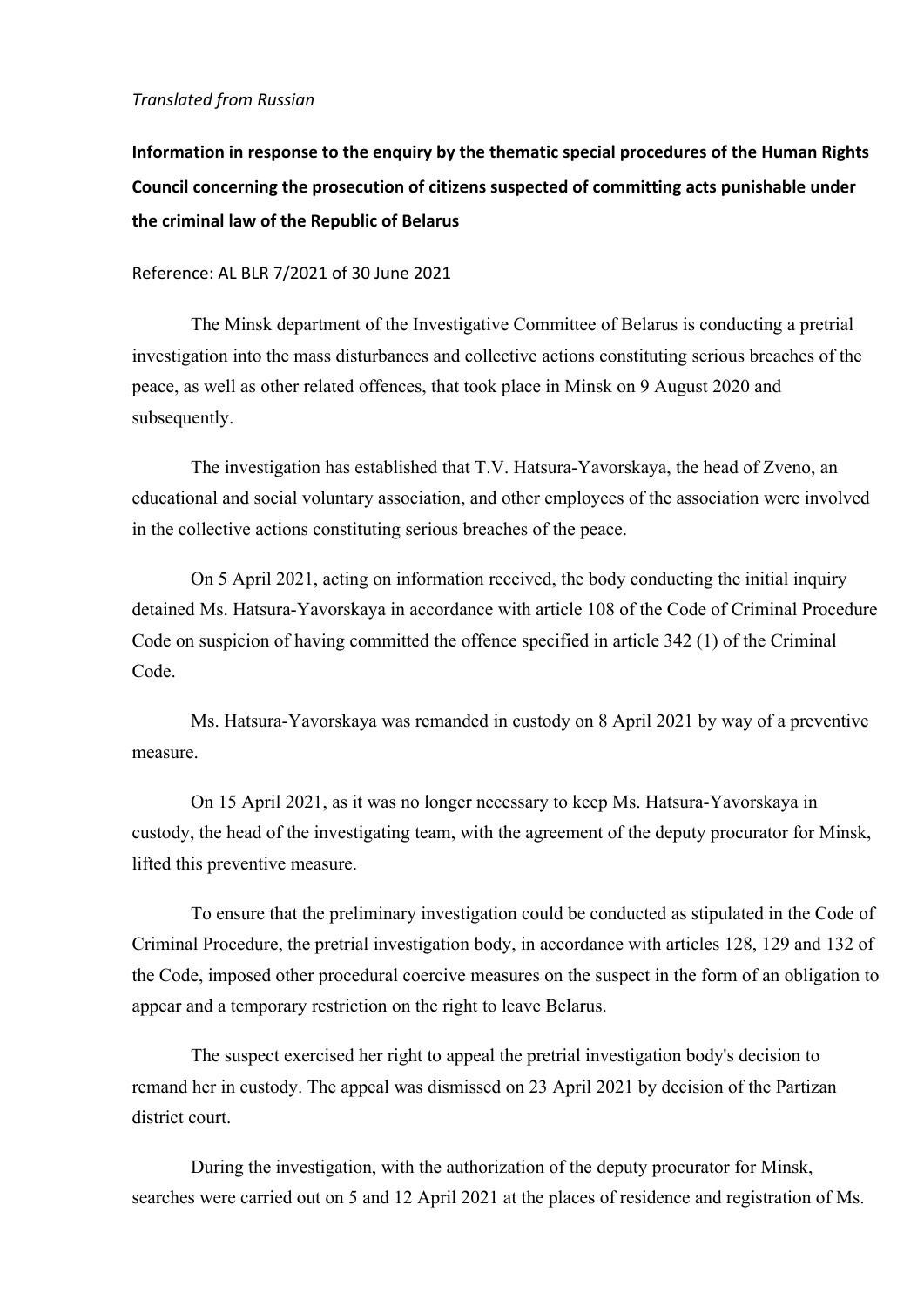Hatsura-Yavorskaya and at the office of Zveno.

The staff of the Financial Investigations Department of the State Audit Committee were instructed to carry out the searches, in accordance with the established procedure.

During these searches, which were carried out by the body conducting the initial inquiry on behalf of the pretrial investigation body, computer equipment, mobile telephones and other electronic storage media, money, documents related to the activities of Zveno and other items and documents relevant to the criminal case were seized.

In the course of the pretrial investigation into the criminal case under the Minsk department of the Investigative Committee, all investigative and procedural actions involving Ms. Hatsura-Yavorskaya are being carried out with respec<sup>t</sup> for the rights provided in the law of criminal procedure and in conformity with the purposes and principles of criminal proceedings.

V.M. Yavorskyy is not <sup>a</sup> suspec<sup>t</sup> in the criminal case. He was not detained in accordance with articles 108–110 of the Code of Criminal Procedure, and there is no information regarding his questioning in the criminal case file.

No complaints about the actions or decisions of the bodies conducting the initial inquiry and pretrial investigation have been received by the procurator's office from Ms. Hatsura-Yavorskaya or Mr. Yavorskyy.

At present, the criminal prosecution of Ms. Hatsura-Yavorskaya is continuing in the context of the preliminary investigation into the criminal case.

Zveno was registered by the Central Justice Department of Minsk City Executive Committee on 28 August 2013 and is <sup>a</sup> voluntary association of the city of Minsk.

In May 2021, an audit of Zveno's activities was initiated to verify that they complied with the law and with the organization's own statutes.

It was found that, in violation of the law of Belarus, Zveno was not located at the legal address indicated in its statutes. A penalty was handed down to the association, in the form of <sup>a</sup> written warning, for failing to provide information about its activities within the requested timeframe. The association appealed the written warning to <sup>a</sup> court, but the appeal was dismissed. An appeal against this court decision will be considered by the Supreme Court on 14 September 2021.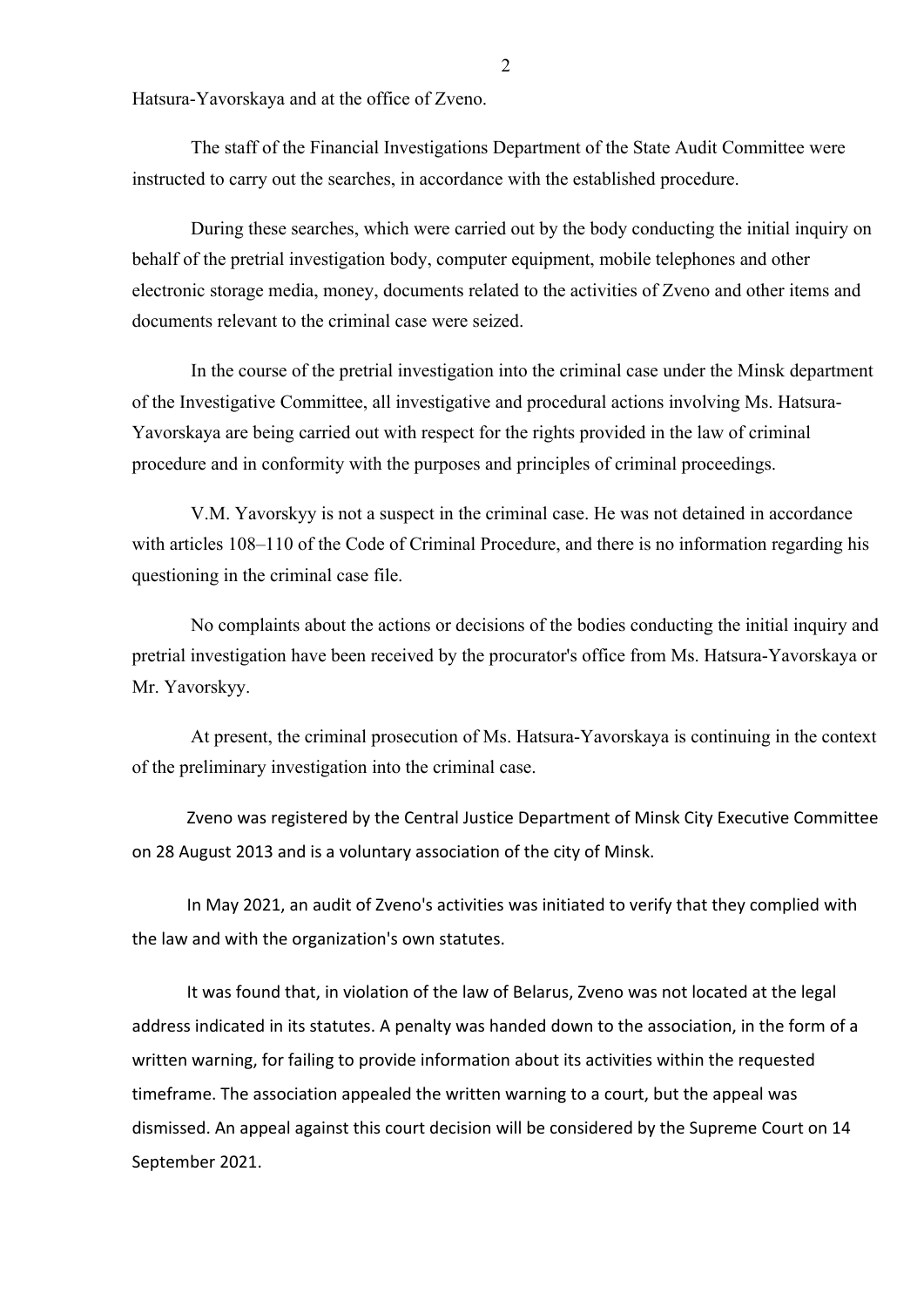According to the information provided by the department for combating economic crimes, <sup>a</sup> unit of the Criminal Militia of the Central Internal Affairs Department of Minsk City Executive Committee, Zveno carried out activities that were inconsistent with the objectives and area of focus specified in its statutes; the officials of this association knowingly spread false information that discredited Belarus.

According to article 29 of the Voluntary Associations Act, <sup>a</sup> voluntary association is liable to being wound up in the event that it violates the law and/or its own statutes within one year of the issuance of <sup>a</sup> written warning.

The commission of such violations of the law and of the association's own statutes served as grounds for the submission of an application to <sup>a</sup> court by the Central Justice Department of Minsk City Executive Committee for Zveno to be wound up.

The Constitution of Belarus provides for the protection of human life against any unlawful endangerment and for freedom, inviolability and dignity of the person. Everyone is guaranteed freedom of opinion, belief and expression.

Persons who consider themselves to be human rights defenders have the same rights to State protection and suppor<sup>t</sup> as other citizens of Belarus and, like other citizens, bear liability for violations of the law.

No additional legal or institutional measures are provided by law to establish <sup>a</sup> special legal status or immunity for citizens involved in human rights activities.

-----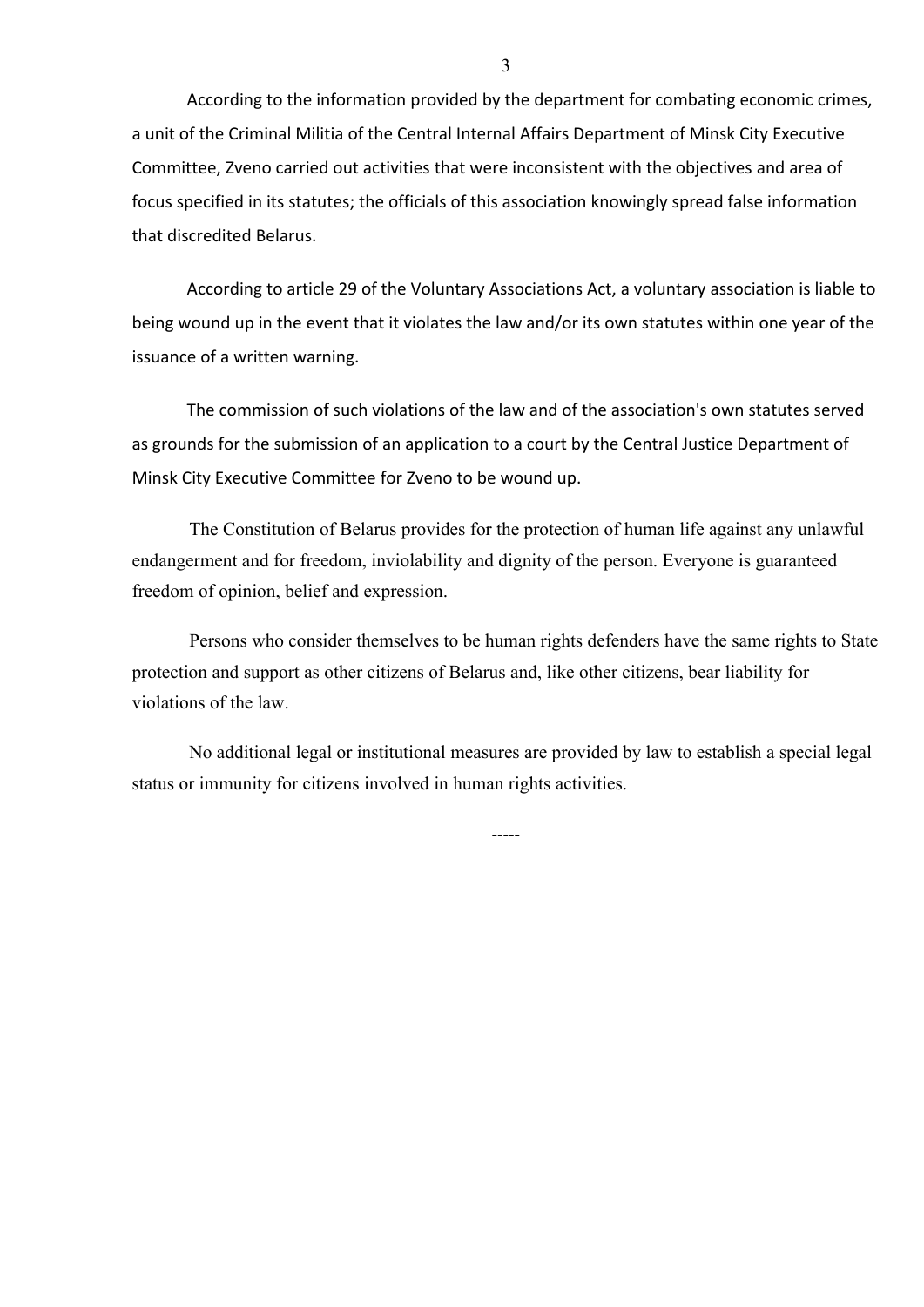**Информация по запросу тематических специальных процедур Совета ООН по правам человека в отношении привлечения в ответственности граждан, подозреваемых в совершении деяний, наказуемых в соответствии с уголовным законодательством Республики Беларусь** 

## *Reference: AL BLR 7/2021 of 30 June 2021*

Управлением Следственного комитета Республики Беларусь по городу Минску (далее - УСК) производится предварительное следствие по уголовному делу по фактам массовых беспорядков, групповых действий, грубо нарушающих общественный порядок, а также иных в этой связи преступлений в городе Минске с 09.08.2020 и в последующие дни.

В ходе расследования установлена причастность к участию в групповых действиях, грубо нарушающих общественный порядок, руководителя просветительско-социального общественного объединения «Звено» (далее - ПСО «Звено») Гацура-Яворской Т.В., а также иных сотрудников указанного объединения.

С учетом полученных сведений Гацура-Яворская Т.В. 05.04.2021 задержана органом дознания в порядке статьи 108 Уголовнопроцессуального кодекса Республики Беларусь (далее - УПК) по непосредственно возникшему подозрению в совершении преступления, предусмотренного частью 1 статьи 342 Уголовного кодекса Республики Беларусь.

В отношении подозреваемой Гацуры-Яворской Т.В. 08.04.2021 применена мера пресечения в виде заключения под стражу.

В связи с тем, что необходимость содержания Гацура-Яворской Т.В. под стражей отпала, руководителем следственной группы с согласия заместителя прокурора города Минска указанная мера пресечения 15.04.2021 отменена.

В целях обеспечения предусмотренного УПК порядка предварительного расследования уголовного дела органом предварительного следствия в соответствии со ст.ст. 128, 129, 132' УПК к подозреваемой применены иные меры процессуального принуждения в виде обязательства о явке, а также временного ограничения права на выезд из Республики Беларусь.

Подозреваемой реализовано право на обжалование постановления органа предварительного следствия о применении меры пресечения в виде заключения под стражу. Постановлением суда Партизанского района г.Минска жалоба подозреваемой 23.04.2021 оставлена без удовлетворения.

С санкции заместителя прокурора города Минска в ходе следствия по уголовному делу 05.04.2021 и 12.04.2021 проведены обыски по местам жительства и регистрации Гацура-Яворской Т.В., а также по месту расположения офиса ПСО «Звено».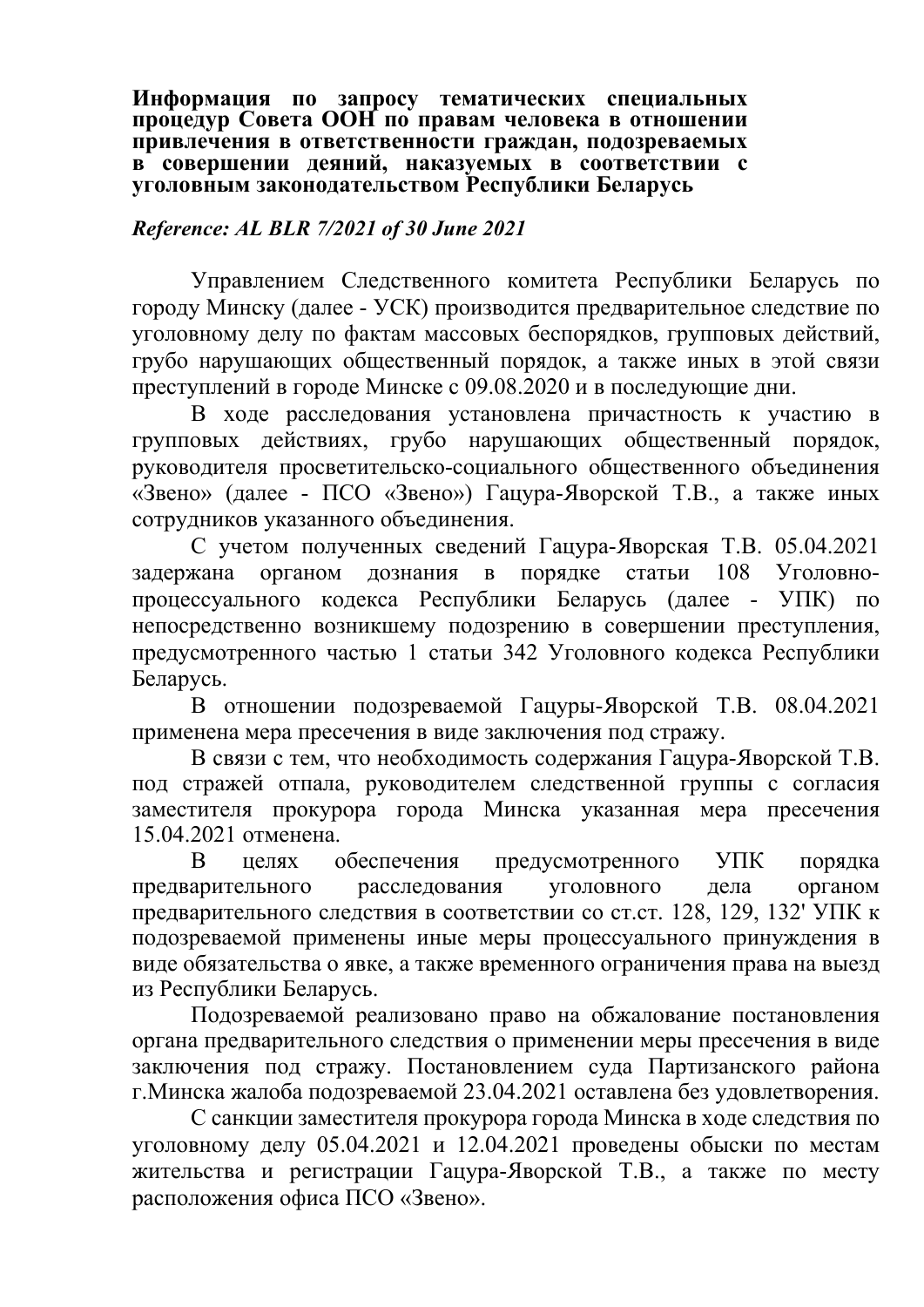Проведение указанных обысков в установленном порядке поручено сотрудникам Департамента финансовых расследований Комитета государственного контроля Республики Беларусь.

В ходе указанных обысков, проведенных сотрудниками органа дознания по поручению органа предварительного следствия, изъяты компьютерная техника, мобильные телефоны, иные электронные носители информации, денежные средства, документы, касающиеся деятельности ПСОО "Звено", а также иные предметы и документы, имеющие значение для уголовного дела

Все следственные и процессуальные действия с участием Гацура-Яворской Т.В. осуществляются в ходе предварительного следствия по находящемуся в производстве УСК уголовному делу с соблюдением предусмотренных прав согласно уголовно-процессуальному закону и в соответствии с задачами и принципами уголовного процесса.

Яворский В.М. подозреваемым по данному уголовному делу не является, в порядке ст.ст.108-110 УПК не задерживался, сведения о его допросах в материалах уголовного дела отсутствуют.

Жалобы на действия и решения органов дознания и предварительного следствия от Гацуры-Яворской Т.В. и Яворского В.М. в органы прокуратуры не поступали.

В настоящее время в рамках предварительного расследования уголовного дела уголовное преследование Гацуры-Яворской Т.В. продолжается.

Просветительско-социальное общественное объединение «Звено» зарегистрировано главным управлением юстиции Минского горисполкома 28 августа 2013 г. и является Минским городским общественным объединением.

В мае 2021 года начата проверка деятельности данного общественного объединения на предмет соответствия ее законодательству и собственному уставу данной организации.

Установлено, что в нарушение законодательства Республики Беларусь Просветительско-социальное общественное объединение не размещалось по юридическому адресу, указанному в уставе. За непредоставление в запрашиваемый срок информации, касающейся деятельности общественного объединения, в его отношении была применена мера ответственности в виде письменного предупреждения. Письменное предупреждение было обжаловано общественным объединением в судебном порядке, однако суд отказал в удовлетворении жалобы. Данное решение суда было обжаловано в апелляционном порядке и 14 сентября 2021 г. оно будет рассматриваться в Верховном Суде Республики Беларусь.